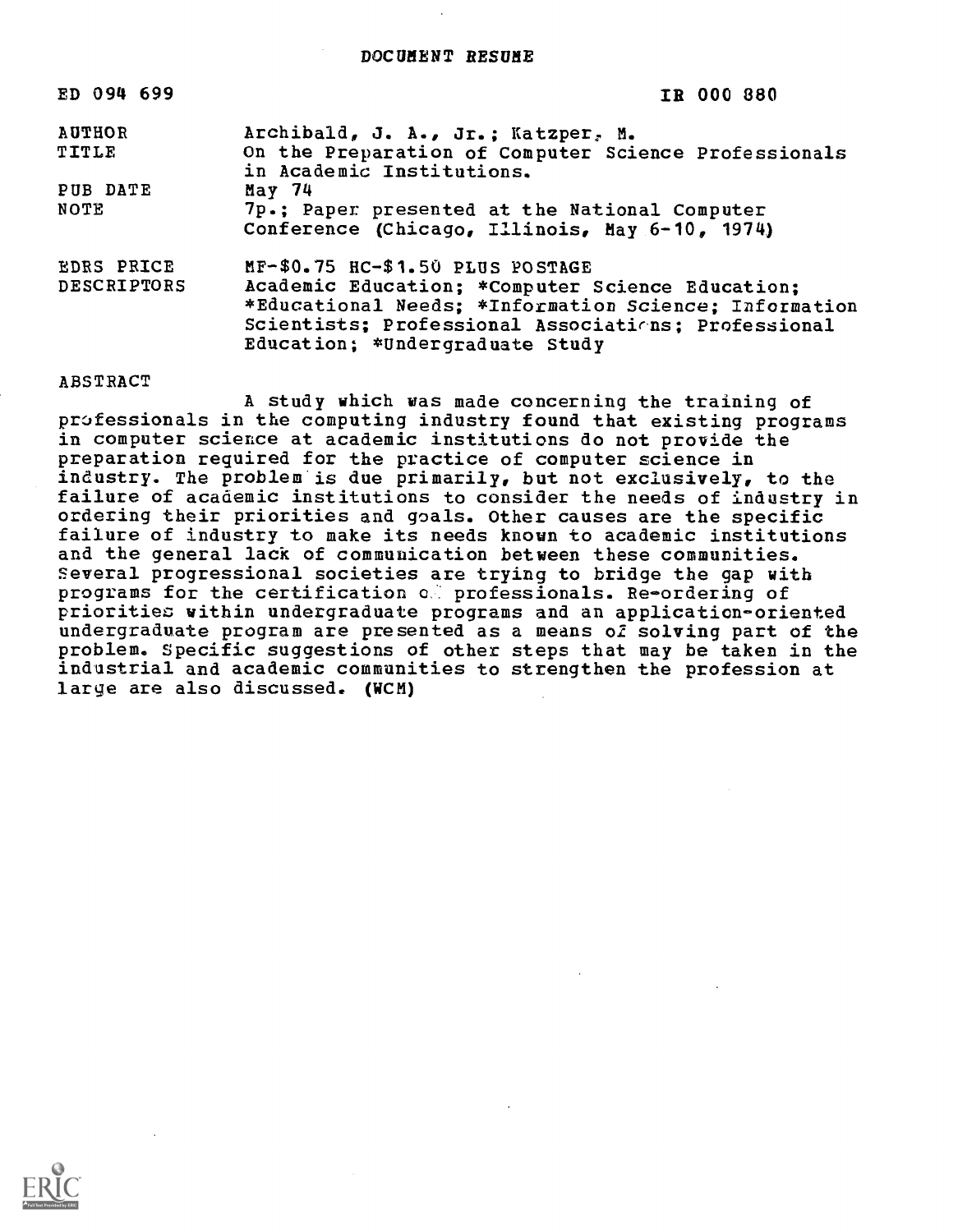-PERMISSION TO REPRODUCE THIS COPY-RIGHTED MATERIAL HAS BEEN GRANTED BY

(.``n: bola el . -s a p t TO ERIC AND ORGANIZATIONS OPERATING UNDER AGREEMENTS WITH THE NATIONAL IN. STITUTE OF EDUCATION FURTHER REPRO- DUCTION OUTSIDE THE ERIC SYSTEM RE-QUIRES PERMISSION OF THE COPYRIGHT

U S DEPARTMENT OF HEALTH,<br>EDUCATION & WELFARE<br>NATIONAL INSTITUTE OF

EDUCATION<br>THIS DOCUMENT HAS BEEN REPRO<br>DUCED EXACTLY AS RECEIVED FROM<br>ATING IT POINTS OF VIEW OR OPINIONS<br>ATING IT POINTS OF VIEW OR OPINIONS<br>STATED DO NOT NECESSARILY REPRE SENT OF FICIAL NATIONAL INSTITUTE OF EDUCATION POSITION OR POLICY

# On the preparation of computer science professionals in academic institutions

OWNER

#### by J. A. ARCHIBALD, JR. and M. KATZPER\*

State University of New York Plattsburgh, New York

## INTRODUCTION

One of the major problems facing the computing industry concerns the training of professionals. Many of the existing programs in computer science at academic institutions simply do not provide the preparation required for the practice of computer science in industry.' .2 This problem is due primarily, but not exclusively, to the failure of our academic institutions to consider the needs of industry in ordering their priorities and goals. Other causes are the specific failure of industry to make its needs known in an adequate manner to the academic institutions, and the general lack of communication between these communities. Regretfully, neither community is taking adequate steps to solve the problem. In this void of activity, we find the several professional societies trying to bridge the gap with programs for the certification of professionals.<sup>3</sup>

This paper discusses the nature and implications of the situation, calls for a reordering of priorities within undergraduate programs at academic institutions, presents an applications oriented undergraduate program in computer science as a means of solving some parts of the problem, and makes specific suggestions of a number of other steps that may he taken in the industrial and academic communities to strengthen the profession at large.

#### THE PRESENT SITUATION

399000

The disparity in the nature of computer science, as practiced in industrial and academic institutions, is abundantly clear to anyone who has participated in both areas. A major portion of the difference is the age-old dichotomy between the abstract and the applied. The primary requirement in industry is for applied computer scientists--people who can interact effectively with practitioners of other professions to develop meaningful solutions to existing problems within the limitations of present day facilities. The primary products of an academic institution are the theoreticians, capable of conceptualizing solutions to formally posed problems and relating these solutions to computational processes. Said in other words, industry needs people with applied backgrounds and academia is producing people with theoretical backgrounds.' Thus, the priorities are different. The industrial priority cannot be criticized, since it has passed the one universal industrial requirement-profitability. This profitability is the cornerstone of a thriving, new profession. The academic priority is also not wrong—it is the essential ingredient to the future of the discipline. The point is, however, that academia needs to recognize not only the priorities for the future, but also those for the present. It must increase its emphasis upon applications without sacrificing its emphasis upon theory. This can be done by tailoring the undergraduate program toward applications, and retaining the theoretical emphasis in the graduate programs. Undergraduate curricula should be geared to the majority that do not proceed on to graduate school rather than to the minority that do.

The fact that this dichotomy between theory and applications exists is not, of itself, bad. Indeed, there are many disciplines in which the divergence is greater than it is in computer science. The problem is one of timing. Our discipline was formed out of necessity. It is thriving because it was born with a "golden spoon in its mouth"--a large backlog of present day problems capable of solution within existing theory Oa existing facilities and literally crying out for solution now, in the present. The solution of these problems should enjoy a higher priority in our profession (particularly on academic campuses) than it presently has. Said in other words, our discipline is too young, and the pressures upon it to solve existing problems are too great for us to be able to afford. the luxury of the current divergences between theory and applications. Divergence within the practice of a discipline is  $\cdot$ healthy and desirable once the discipline itself has matured.  $\boldsymbol{\psi}$ Ours has not, and will not mature until a sizable dent has been made in the backlog of problems.

The industrial world has only recently awakened to the potential of a computerized age—an age in which machines can and are both performing routine tasks of drudgery, and

<sup>\*</sup> Presently with Ocean Data Systems, Inc., Rockville, Maryland.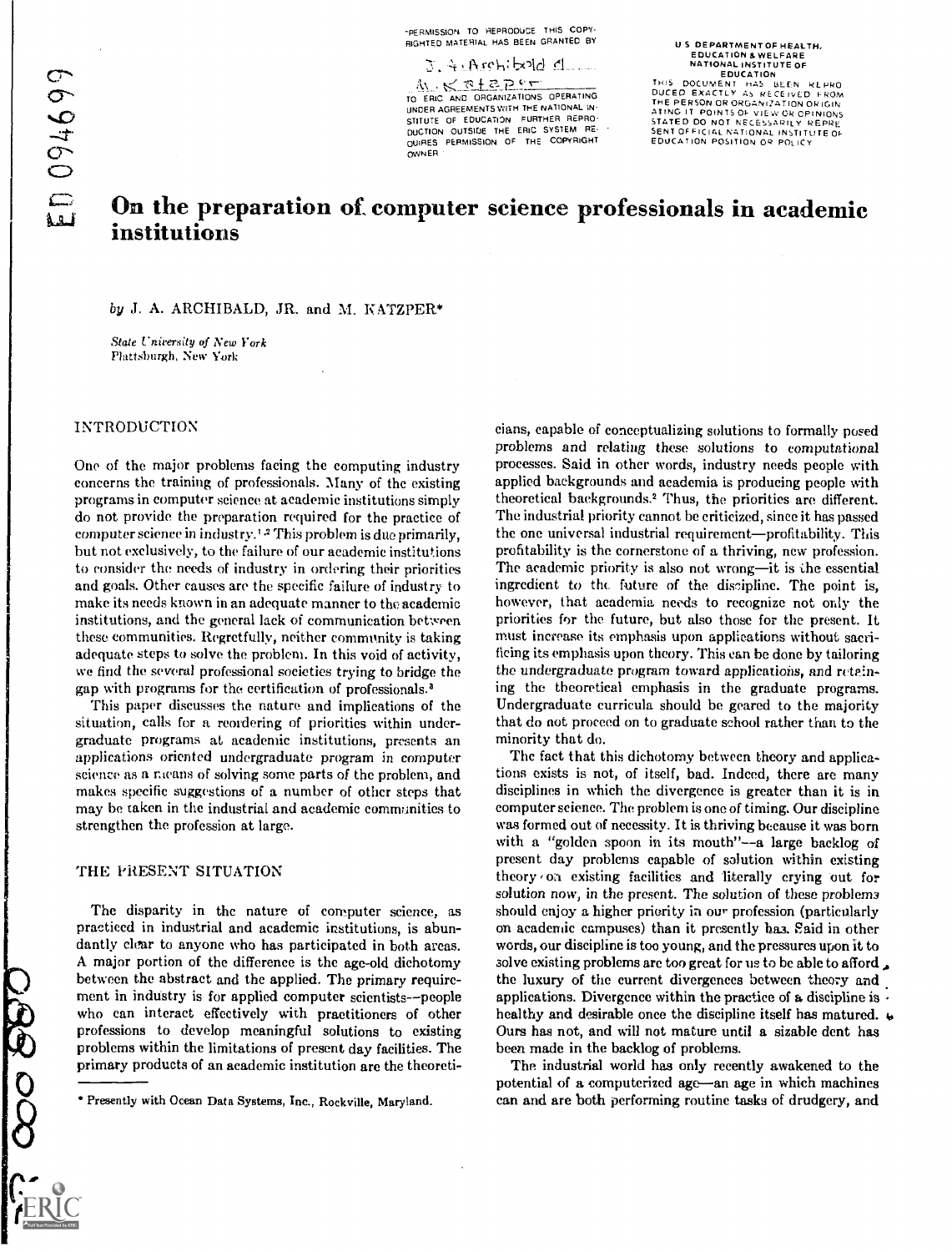providing formerly incomprehensible solutions to complex, practical problems. An age in which, however, computers are doing less than they should. The great challenge of industry is to harness the power of the computer in the service of mankind. Within industry, there is a need for people (primarily at the Bachelor's level) with the capability of joining and contributing to the problem solving team through the infusion of new ideas, techniques, and capabilities. This means people who have some understanding of both the problems of the industry concerned, and the methods of using currently available computers to solve these problems. This, in turn, means people who have combined a strong background in the area concerned with an ability to actually analyze problems, design and implement programs, and perform the other tasks related to the effective use of computers. These individuals must be versed in the various areas of computer techniques and analysis: e.g., statistics, simulation modeling, numerical methods, non-numerical methods, artificial intelligence and the like. They must understand such things as the effective organization of data, the effective utilization of processor time and memory, and the nature of multiprogramming computer systems. They must have a degree of both competence and sophistication in programming—the primary skill of computer science. These must be gained through in-depth training (in both classroom and laboratory situations) at the level of the current state of the art. In short, they must be competent applied computer scientists.

Our academic institutions have also, recently, awakened to a new age. They, too, have become impressed by the great potential of the computer. Their reaction to the challenge has been to plunge headlong into the development of advanced theories and courses which teach these theories, without concern for the practical uses of either the existing or the developing theories. Indeed, by virtue of their background, many have been too concerned with the new theories, and too disinterested in the practical uses of today's theories. The ACM Curriculum 68,4 upon which many of our academic programs are based, contains numerous courses which use the current state of the art merely as a point of departure to enter upon abstract studies. These courses contain little emphasis or practice in the use of present technology, with the limitations of our present facilities. Thus, many of the young people who leave our academic institutions possess an outlook and orientation which are unsuited for doing the practical work expected of them in industry.° Industry has reacted to this situation by hiring college graduates in their major area of interest. These people are then hastily trained to do some programming. The results are, naturally, less than .professional.

Another shortcoming of present academic programs is the tendency to concentrate computer science programs exclusively upon the computer, as though the computer were an end in itself. Hence, our graduates have little idea as to what the theories they have studied are good for. R. W. Hamming has referred to these non-professionals as "idiot savants" and "computniks."<sup>5</sup> Hiring such a graduate in computer science has become a burden that few of our industries with problems to be solved can afford.

#### REASSESSMENT OF PRIORITIES

The intent of this paper is to encourage the de-emphasis of theoretical computer science at the undergraduate level. Theory is important, for without it, the discipline will die, and many of the problems of the future will go unsolved. The plea is for a reassessment of priorities. Much more emphasis needs to be placed on applications in the undergraduate curriculum, with the emphasis remaining theoretical in the graduate curriculum. This re-directed emphasis on applications in the undergraduate program should have two thrusts: (1) the development of methodologies to be used in solving general classes of applied problems, and (2) the development of a level of competence in one or more of the disciplines to which computer science is applied.' We do, indeed, note some movement in this direction? Our position is that this movement is insufficient. Under the present system, many of those who complete the undergraduate program are really unqualified for anything except graduate school. They go on to complete their graduate degrees with an esoteric thesis and little exposure to applications. Their training leads them to seek positions as undergraduate college instructors--they are unprepared for industry. As instructors on the undergraduate campus, they participate in the training of the next generation of undergraduates—again without exposure to applied computer science. And so, the vicious circle is closed. It continues to roll on by the sheer force of its own momentum.

This is not to take away from the importance of developing new theories. Indeed, such development is the vitality of a thriving discipline. Retention of theoretical emphasis in the graduate curricula should meet these needs. In other disciplines, where new problems are being solved in a timely manner as they occur, and where there is no backlog, an academic establishment concerned solely with speculative theories is ideal. However, in computer science, where there is a backlog, it seems appropriate to ask that the academic world devote a significant part of its effort to the present, the practical, and the applied. In short, there is a great need for the academic institutions to divert a greater part of their efforts to applied computer science. Theory can find its place in such a program in support of applications, in deepening understanding and in broadening horizons for imaginative solutions to problems. At the present, however, much theory is presented for its own sake. Significant applied and theoretical problems are being discarded for vacuous speculation. The result is that our academic institutions are not producing the kind of talent required by our industrial institutions.

The question as to whether academic institutions should produce people to meet specific demands of society, or merely educate people to enrich their souls, is an age -old question which will merely be mentioned here. We do live in a world of practicality, a world in which one must eat, a world in which

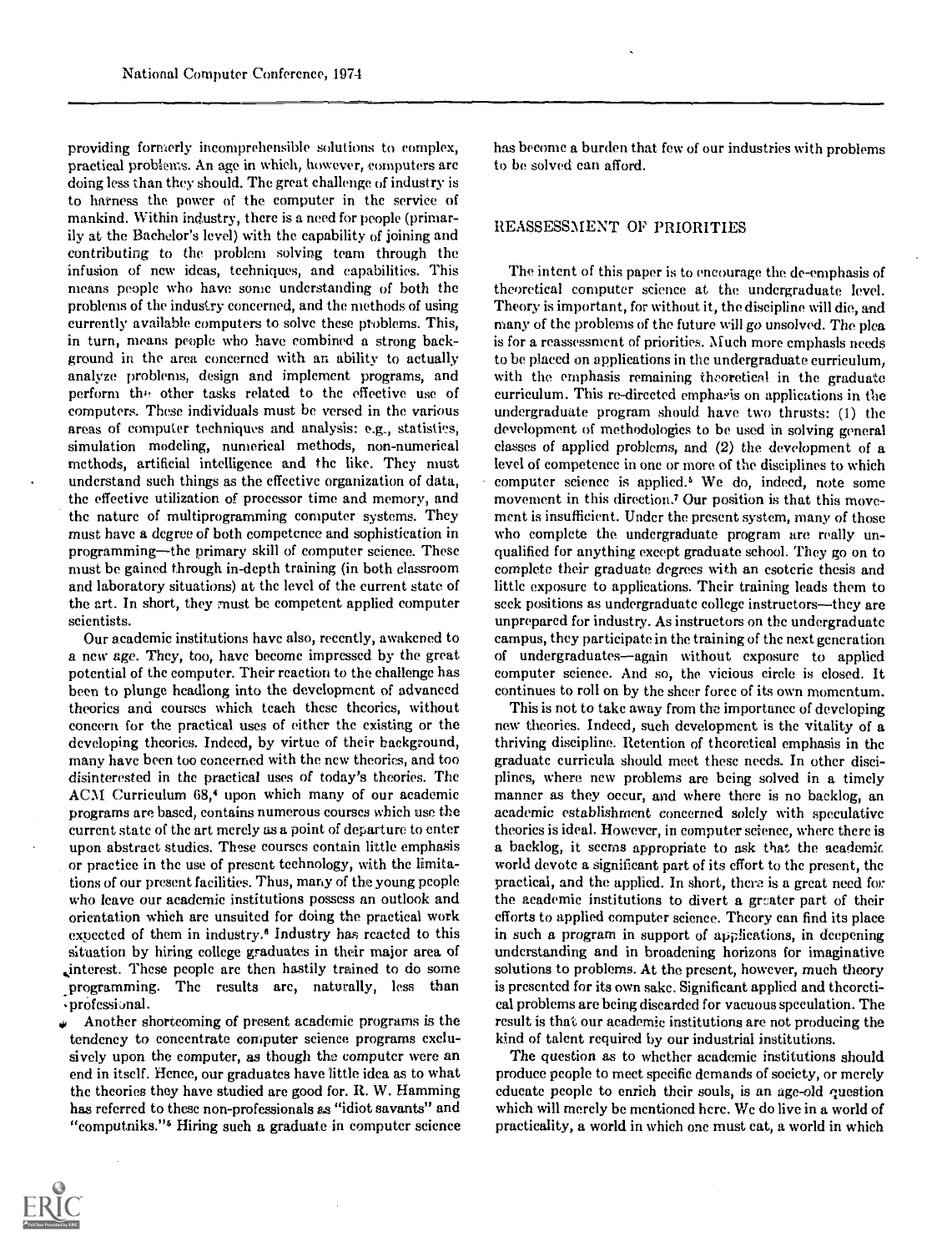the individual who can serve society has a higher survival potential than the individual who cannot.

#### THE VIEW FROM INDUSTRY

Industry, of course, is not to be denied. For one thing its position is vindicated in our society simply because its survival is based solely upon its ability to make profits. Industry will pay to get what it wants, or what it thinks it needs, in terms of manpower. it trains its own people when the skills it wants are not available. The problem here is that industrial training, by being oriented around corporate profits is generally inadequate, and usually falls far below professional standards.

Industry certainly needs people with, (1) an understanding of industrial problems, (2) an understanding of computers, and (3) fresh new ideas. Regretfully, the academic institutions are not producing sufficient numbers with this combination. As a result, industry hires graduates with majors in their areas of interest, and hastily trains them in computer skills. These graduates arrive at industry with, at most, two of the three major qualifications. The third one is developed, on the job, in a hit or miss manner. Industrial training does, indeed, tend to he very shallow. It is designed to meet certain very narrow objectives. Persons trained in industry are usually trained for a very specific task--with neither breadth nor depth. Such people must be continually retrained whenever their skills are required in a different activity. Industrial training is not geared to the production of professionals. These new employees certainly learn to program, but they tend to be weak in the areas of non-numeric methods, statistics, and the like. When an unusual problem arises they are not able to cope with it. This programming staff is often supplemented by graduates from two-year schools, who are often programmers with little understanding of more than straightforward coding, and graduates from the various training institutes. The training institutes themselves, however, are for the mest part, designed to train technicians. The result is a total industrial staff that is less effective than it should be. It is distinctly subprofessional.

#### AN ACADEMIC RESPONSE

There is much that an academic institution can do to meet the needs of society. The new Bachelor's program in Computer Science at Plattsburgh State University College, included as an addendum to this paper, is one approach to this problem. Under this program, our computer science majors arc required to develop a solid ability to do effective programming in at least two languages (one of which must be FORTRAN), to study the various areas of application and methodology of problem solving such as systems analysis, simulation, statistical methods, numerical methods, and non-numerical methods, obtain a modest theoretical background, and take an area of concentration in a discipline which uses the computer. &



Specifics are indeed important at this point. Some of the features of the Plattsburgh program which, in the opinion of the designers are both important and unusual are listed below. We do consider these items to be essential in the proper training of computer science professionals.

#### Training in programming skills

We note an unfortunate disdain for courses whose primary objective is the teaching of programming skills in specific higher level languages. As stated above, programming is the fundamental skill of the computer scientist. We do not anticipate that our graduates will spend the major part of their time in actually writing instructions for a machine. We do feel, however, that skill and ability in the area of programming are essential if an individual is to perform any task related to the use of machines to solve problems effectively.

The first course in the major sequence at Plattsburgh concentrates primarily on the development of programming skills in FORTRAN. We use this language, despite all of its actual and theoretical deficiencies, because it is the primary language of the industry, and because there seems to be little chance that this situation is about to change in the foreseeable future. Our students are given instruction in the language itself as well as general instruction in computer science and programming. They receive numerous programming assignments, and, in addition, are required to complete an independent project in some area of interest to themselves. This course has a reputation of being difficult. There are numerous suggestions that additional academic credit be assigned to this course. Our experience with this course makes us wonder how effective programming and the numerous other topics that many institutions offer in their firs( course can be adequately covered in a single course. We use a tough two-semester sequence to offer, in greater depth, and with more actual programming on the computer, that which many other institutions offer in one semester.

We also have a similar course in COBOL programming. Most of our students use COBOL as their second language. Students in this course are given general information in computer science and programming, and specific instruction in COBOL, with emphasis upon the latter. Numerous programming assignments are also given in this course.

#### Area of concentration outside of computer science

The fact remains that computing is not an end in itself. Man does not compute for the sheer sake of computation, but rather because he is interested in something else--something in which computation is used to further understanding. Our students are expected to select some outside discipline to which computers may be applied, and to gain a depth of

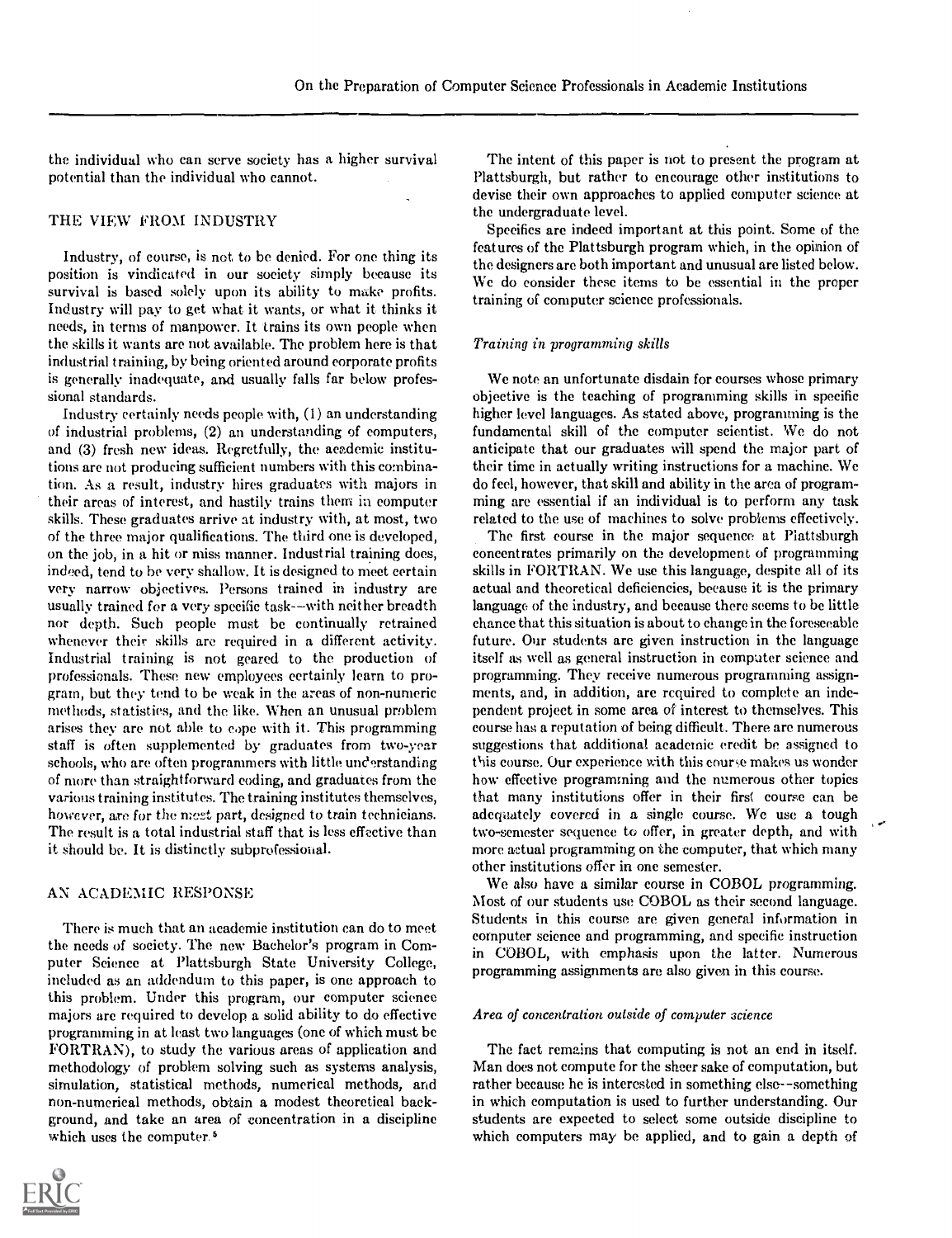understanding that, while less than that of a major in the discipline, will be sufficient to permit the graduate of our program to interface with professionals of the other disciplines in the solution of problems of that discipline. Included in the possible areas of concentration are the natural, physical, biological, mathematical, social, behavioral, linguistic and administrative sciences. We have also included disciplines where the relationship is not quite as obvious, such as art and music. This is the feature of our program that, we feel, is a direct reply to Dr. Hamming's comments.' We note that certain other schools attempt to . Ave this problem by offering only graduate degrees in computer science.

#### Courses in techniques and methods

Our program includes courses in specific techniques and methods, such as statistical methods, numerical methods, non-numerical methods, systems analysis, and simulation and modeling, in which the emphasis is placed upon actual problem solving. Programming per se in FORTRAN is not stressed in many of these courses. We assume a background from previous courses sufficient for carrying out programming assignments. We stress the development of specific techniques, the use of specialized languages designed for the area concerned, and the effective use of library subroutines to solve specific types of problems of interest. Thus, the focus is upon the effective utilization of the computer, through whatever means are available, to solve problems of concern.

## Courses in the fundamental nature and theory of computers

We do offer courses in machine and assembly language programming, programming languages, operating systems, and discrete structures. Certainly, no major sequence would be complete without courses in these areas. Our courses emphasize applications as much as possible. For example, in programming languages, we study the languages themselves, and their underlying structures from the perspective of how the language is used to solve the type of problem for which it was designed. Thus, for example, in the study of SNOBOL, we try first to understand the nature, applications, and problems of string processing, and then study the structures of the language as they relate to string processing. We do spend some time in a general discussion of abstract language structure, but we do not 'mphasize such considerations.

## RECOMMENDATIONS FOR INDUSTRY

So far, we have focused our presentation on our sister academic institutions. Let us now consider the role of industry in meeting the problems of training the computer professional. If the academic institutions have been too unapplied, and too theoretical, certainly the reverse is true of industry. Too often the sights of industry have been narrowed to the area where the industry presently thinks that it can be profitable. These decisions of likely profitability are generally short range.



In general, industry is better able to carry out large scale advanced application developments. Industry has been deficient in both doing the application development work and in inspiring the academic institutions to do this work. Industry should interact more strongly with the academic world and, in doing so, get the academic institutions back on the track of reality. Specific suggestions (some of which have been discussed in the past') include the following:

A. Providing of more grants to academic institutions to solve specific existing problems. Frequently, industry has the funds necessary, but neither the actual nor potential talent to solve its major problems. Academic institutions have few funds, but possess great potential for developing the necessary talent to solve these problems. The funds contained in a grant from industry would motivate the academic institutions to develop the needed talent. Academic institutions badly need the encouragement of industry to turn toward applications, and the availability of grants for specific purposes is the best way of providing this encouragement.

B. Providing computer time to academic institutions for use in developing techniques and methods for the solution of specific existing problems. Actually, this is another form of the grant suggestion made above. Relatively few academic institutions have the facilities needed to handle significant applied problems. This is particularly true in the area of scientific applications. Industry, by making its excess time available, and by indicating the kinds of problems that they are interested in having solved on the machine, can very effectively re-direct the academic institutions to significant applications.

C. Temporary employment of academic faculty members. One of the major causes of the current problem is the lack of communication between industrial problem solvers and academic faculty. There needs to be more contact between these groups. There should be a flow of both ideas and people between the two communities. Each community needs to know the problems of the other. Faculty members have always been available for temporary positions for durations of several months (one summer) up to fifteen months (two summers and the included academic year). The nature of college teaching lends itself to special summer work, and to sabbatical leaves. Very often, temporary employment for these periods is obtained at other academic institutions. Industrial institutions should avail themselves of the services of faculty members as consultants and in other special assignments of a temporary nature to aid this flow of ideas.

D. Making industrial personnel available to academic institutions either as temporary full-time faculty members cr as part-time adjunct faculty members. This suggestion complements the previous one, and it has the same motivation, the flow of ideas and people between the academic and industrial communities. The temporary use of people on a full-time basis is the reverse of the academic sabbatical. It would be of g: .at help in making the academic institutions cognizant of the problems of business, while enabling the academic institution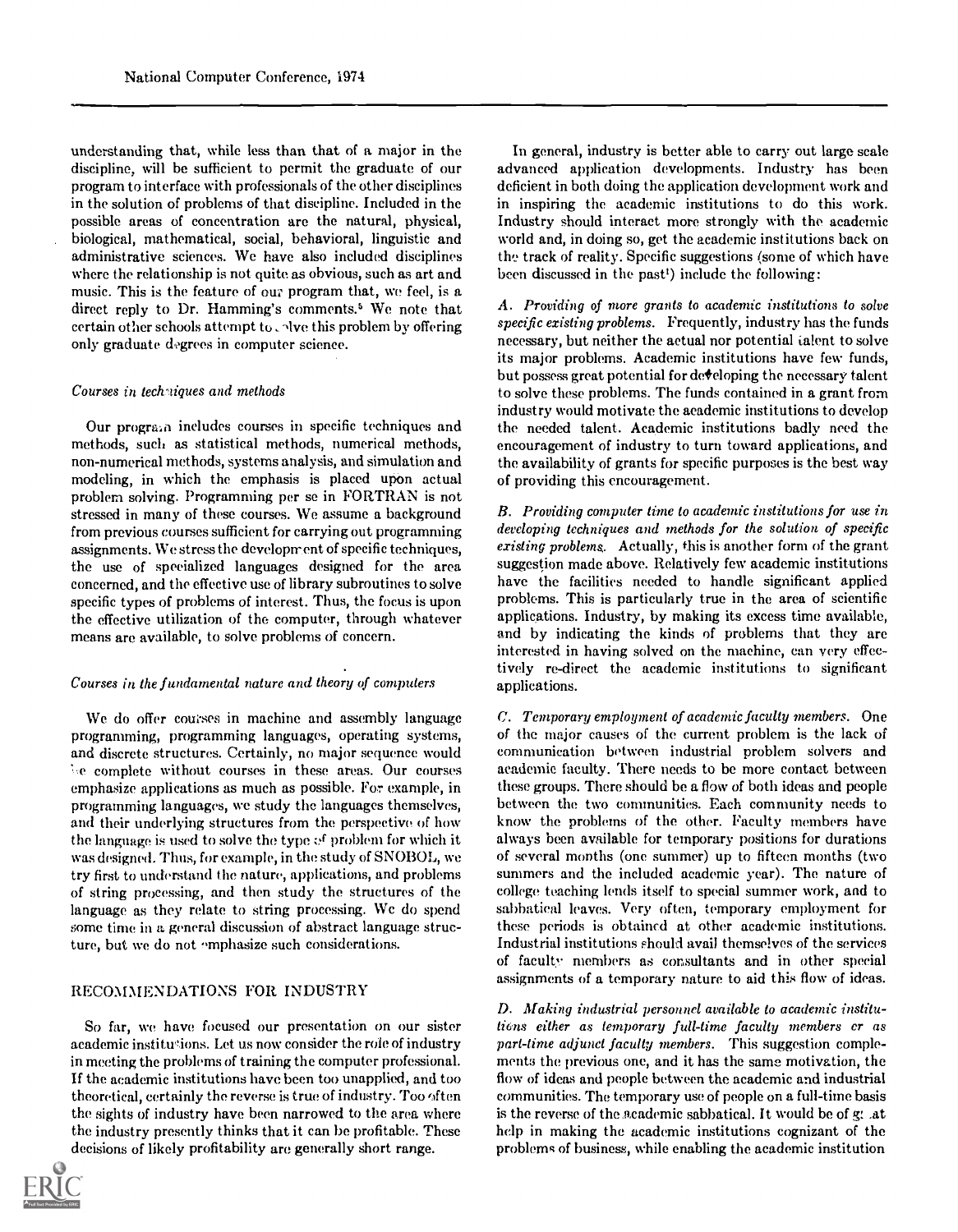to retain the flexibility of staffing that is so important in the modern college.

E. Providing "internships" with pay for students. This again may take one of two forms, the full-time employment of students in areas of interest for specified periods of time, and the part-time employment of students in areas of interest for longer periods. Certainly the best way to learn applications is to be involved in applications. This experience can be very meaningful in directing students to promising areas of application, and would be an ideal supplement to the instruction in methodology and techniques. Additionally, it would provide the student with badly needed funds. The actual employment, if over the summer, would be analogous to the conventional summer job. Full-time employment for a single semester would he analogous to the semester of student teaching that education students go through, or the internship served by new medical doctors. It would have the same benefits. Where conditions permit, half-time employment, and half-time course loads is another very viable possibility.

## **CONCLUSIONS**

We, collectively, as practitioners of computer science, at both industrial and academic institutions, have a serious problem in terms of effective utilization of human resources. We must all dedicate ourselves toward working together to solve it if we are to make the contributions to civilization that we have been challenged with.

ADDENDUM-The Applications Oriented Undergraduate Program in Computer Science at Plattsburgh State University College

## General Implementation

Students in the computer science major program at Plattsburgh are required to take  $\varepsilon$  broad spectrum of applied computer science courses which include techniques and methodologies, a kernel of pure computer science courses which include concepts and theories, and a sequence of courses in an area of concentration, or a discipline with present or potential computer application. In our consultations with our students we point out the interactions between computer science and other disciplines. As a result of our applications oriented philosophy, our students are encouraged to devise study plans that combine investigations in computer and information science with the study of other fields. Simultaneously, they learn to apply the ideas of systems analysis to areas of contemporary concern. We emphasize the sequence in a related discipline as being the specific means of avoiding the lack of breadth which was the basis of much of the historical opposition to undergraduate programs in computer science.<sup>1.5</sup> Many of the courses included in our program are designed for both computer science majors and for students needing courses to support work in other disciplines.



#### Specifics of Implementation

The emphasis in our computer science curriculum is upon applied computer science, i.e., upon the use of computer science to support work in other disciplines. Within the scope of applied computer science are both numerical and nonnumerical applications. Numerical applications include numerical methods, statistical analyses of data, simulation and modeling, and applications to business and the quantitative sciences. The non-numerical applications include list processing, string manipulation, text editing, information storage and retrieval, and applications to the graphical sciences. Applied computer science is also involved in the mastery of techniques for organizing complex informational structures and the development of skills in analytic approaches to problems. Such skills are especially developed in the study of systems analysis and artificial intelligence.

There are a number of courses which we denote as pure or theoretical computer science courses. In order for any one discipline to be used effectively in support of other disciplines, its own development must have a certain degree of sophistication and maturity. Thus, the practitioners of computer science must have a certain competence in pure or unapplied computer science in order to apply it to advance other disciplines. Pure computer science includes such things as programming in machine and higher level languages, the study of languages and compilers, operating systems, discrete structures, computer logic, computer electronics and theories of computability and automata. We expect our majors to acquire a degree of competence in these areas.

In Table I, we present a general overview of the courses in our program. We note that the exact sequence for each student is determined on an individual basis depending upon the interests and capabilities of the student concerned as well as the area of concentration selected by the student.

#### Descriptive Listing of Generally Recommended Courses

Introduction to Electronic Data Processing: Introduction to computers, information science, data processing, concepts of hardware and software, cybernetics, and programming in BASIC language. Major emphasis on concepts of information science rather than on computer programming.

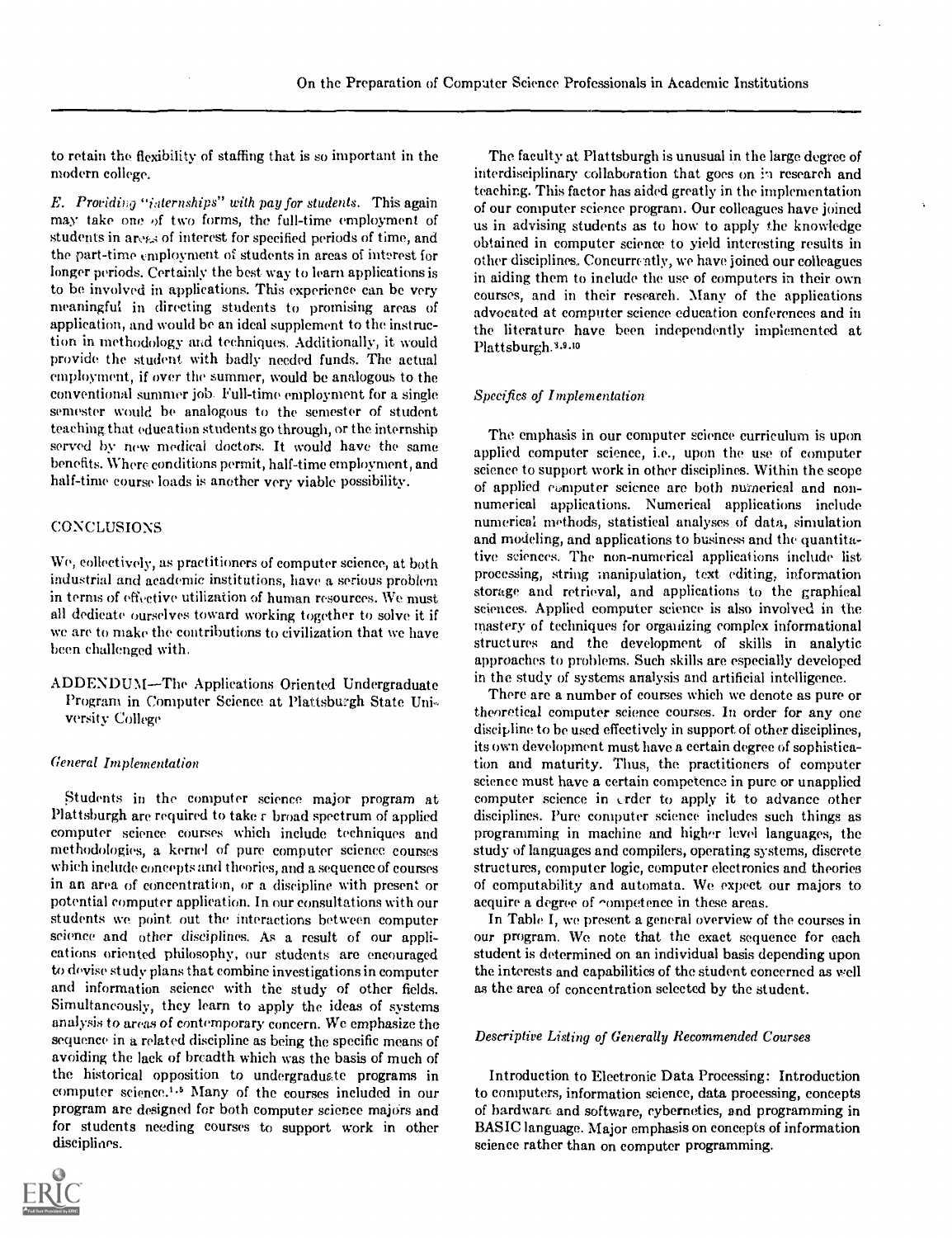#### TABLE I

| Usual Year of Study in the<br>Computer Science Program | Courses                                                                                                                                                                              |
|--------------------------------------------------------|--------------------------------------------------------------------------------------------------------------------------------------------------------------------------------------|
| Freshman                                               | Introduction to Electronic Data<br>Processing (with BASIC)<br>Systems and Information                                                                                                |
| Freshman or Sophomore                                  | Introduction to Computer Science I & H<br>(with FORTRAN)<br>Second Higher Level Language<br>Computers and Society                                                                    |
| Sophomore or Junior                                    | Machine and Assembly Language Pro-<br>gramming<br>Discrete Structures and Computational<br>Analysis<br>Numeric Methods<br><b>Non-Numeric Methods</b><br>Analysis of Statistical Data |
| Junior or Senior                                       | Programming Languages<br>Operating Systems<br>Graphical Methods<br>Artificial Intelligence<br>Simulation and Modeling<br>Undergraduate Independent Study<br>Undergraduate Research   |

Systems and Information: The course will show how to study complex systems in terms of their interacting components. A general approach to such studies will be presented. This approach will involve analysis, modeling, and simulation of systems together with information flow, control, and information processing within systems. Interdisciplinary skills are used for analysis and modeling in the social sciences, natural sciences and environmental studies. Contemporary examples will be taken from areas of concern such as ecology and economics. The role of information flow and control in systems is investigated. The processing of information by computer is demonstrated. An individual term project requiring the student to analyze a system of his choice is included.

Introduction to Computer Science I (with FORTRAN): Introductory course in computer science. Introduction to computers and use of computers to solve problems. Emphasis on introduction to FORTRAN programming. Numerous programming assignments. Development and implementation of independent project of the student's choice is required.

introduction to Computer Science II: Intermediate problem analysis and FORTRAN programming, introduction to error analysis, numerical applications, non-numerical applications, operating systems, and machine and assembly language programming, survey of higher level languages and debugging techniques.

Second Higher Level Language: Introduction to computers and the use of computers to solve problems in the language concerned. Emphasis on programming in language concerned.

Machine and Assembly Language Programming: Elements and techniques of machine and assembly language programming as applied to hypothetical and actual computers, with emphasis on relationship to programming in higher level languages.

Non-numeric Information Processing: Fundamentals of non-numeric information processing, and programming techniques used in the solution of non-numeric problems. List and string processing languages and compiling techniques. Emphasis on applications.

Discrete Structures and Computational Analysis: An introduction to discrete mathematical structures with special emphasis on theories that are relevant to the study of computer science. Topics include aspects of logic, Boolean algebra, finite machines, switching circuits, set theory, induction, trees, strings, graphs and finite automata. Emphasis on applications.

Numerical Methods: An introduction to the basic notions of numerical solution of problems through an in-depth study of numerical processes. Emphasis is placed on errors inherent in computation and error analysis.

Computer Analysis of Statistical Data: An introduction to the use of a digital computer for the analysis of statistical data. The characteristics and significance of common statistical tests and distributions are studied through experimentation on a computer. Existing computer-library routines are used where possible. Application to problems in the student's major area is stressed.

Simulation and Modeling: Introduction to the use of computers for the simulation of systems studied in the fields of natural, social, and administrative sciences. Emphasis is on the formulation of problems and the design of models which reflect the activities of the systems concerned, and which lend themselves to being programmed for the computer. Probability functions, stochastic variables, Monte Carlo techniques, and queuing theory. Both continuous and discrete systems are studied in detail. Specialized simulation languages and statisticai verification of simulation results are also considered.

Programming Languages: A study of the general principles and applications of computer languages and the techniques and problems of language implementation. Emphasis will be placed upon the use of significant languages excluded in other computer science courses, e.g., ALGOL, PL/I, APL, LISP, and SNOROL.

Operating Systems and Systems Programming: Detailed study of the design and nature of the interface between man and computer: job scheduling, resource allocation, task overlapping, input/output handling, interrupt processing, multiprogramming, multiprocessing, time-sharing, assembly and compilation, and system subroutines.

Graphical Data Processing: Nature of graphical information processing and programming techniques used in the solution of these problems.

Artificial Inteliigence: A survey of the application of heuristic programming techniques in computer game playing, problem solving, searching and pattern recognition. Principles involved in list processing languages will be reviewed. Machine learning approaches will be used for the writing of interactive educational programs.